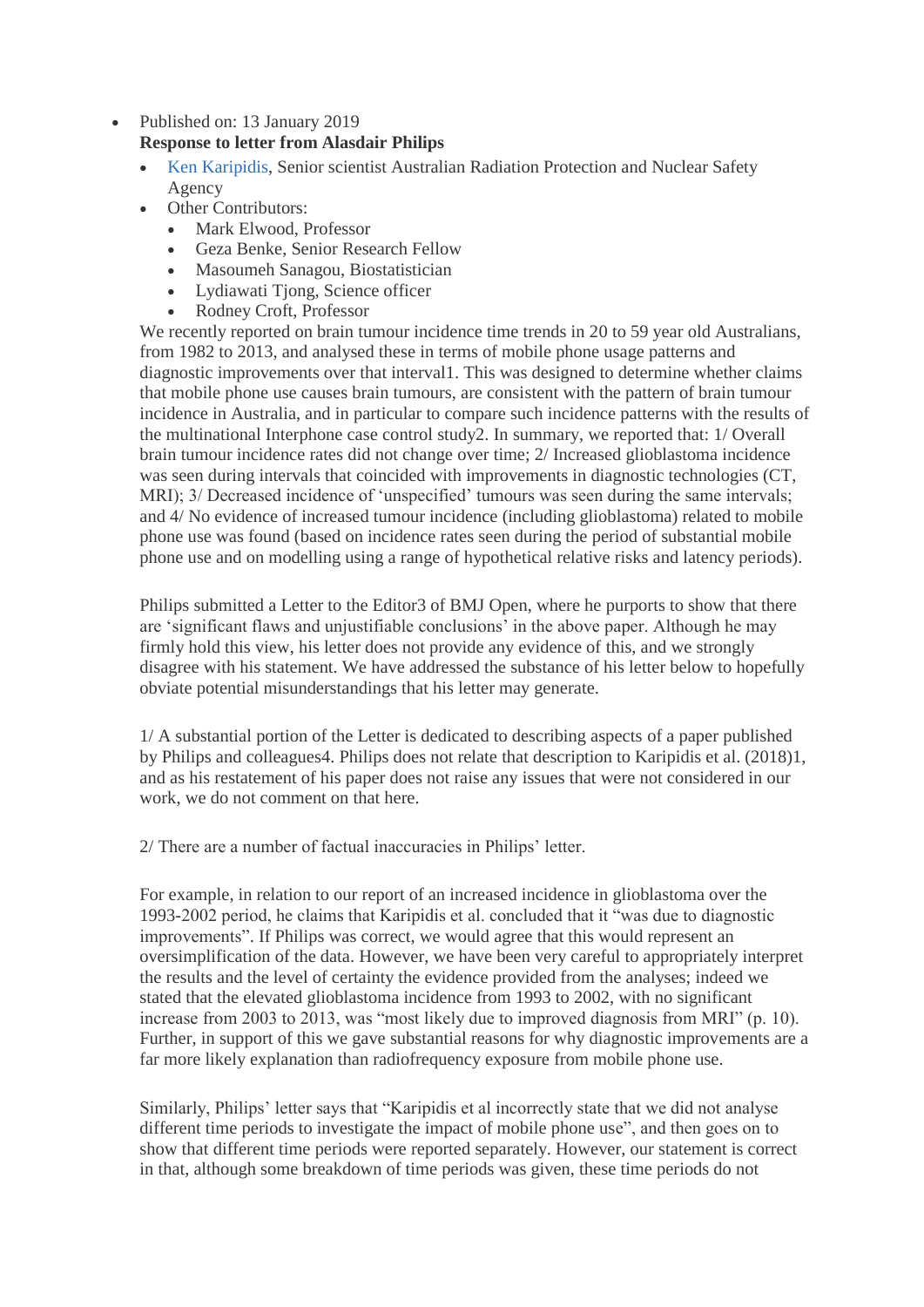correspond to periods relevant for determining whether incidence changes were related to mobile phone use (such as intervals relating to diagnosis change or mobile phone usage patterns), and no data is provided to address the issue of mobile phone use. Indeed Philips et al. did not even claim to have addressed cancer incidence in terms of mobile phone use specifically, and Karipidis et al. has merely noted this.

3/ Philips asks how rapidly developing tumours can be misdiagnosed and recorded. This has been dealt with in our paper, which includes consideration of the fact that there is no increase in glioma overall, that the increase in glioblastoma is paralleled by a reduction in 'unspecified' tumours, that the increase in glioblastoma incidence occurs during a period of improved diagnosis and changes to the tumour classification scheme, and that it precedes the period of rapid mobile phone use. Further, Philips does not provide any argument for his apparent view that we are erroneous in our conclusion that the temporary rise in glioblastoma incidence is most likely due to improved diagnosis and classification.

4/ Philips states that changes in antenna position on different phones, and different communication technologies (e.g. 2G, 3G, 4G) "should have been discussed by Karipidis et al." However, Karipidis et al. states that we could not take changes in technology and patterns of individual use into account, as we had no representative data on the effects of such changes on individual exposure; and discussion could thus be no more than speculation.

5/ Philips' letter criticised our paper for assessing data for 20-59 year olds, rather than for all ages. Although Philips may see benefit in conducting a study quite different to ours, there are many benefits in the method that we used, and these were described in Karipidis et al. For example, our study was designed to compare cancer incidence with that that would be expected based on different interpretations of the Interphone2 results, and this is the age range used in the Interphone study (which in turn was chosen to "maximise the likelihood of exposure"5). Beyond that, more-general methodological considerations point to the appropriateness of this age range: 1/ As cases older than 60 would be more affected by the diagnostic issues described above, 60+ year olds were not included as their inclusion would reduce the chance of seeing mobile phone related changes to tumour incidence; 2/ As we wanted to test whether tumour onset latencies of > 10 years could explain observed tumour incidence rates, and as this would require cases  $<$  20 years old to have substantial mobile phone usage before the age of 10 (which they do not), those < 20 were not suitable for the purposes of this study. The relatively small number of cases in the  $<$  20 year age group (being far rarer than in adults), would also increase data instability, making it less likely to observe meaningful changes in tumour incidence.

6/ Philips criticises Karipidis et al. for using the World Health Organization's (WHO) world standard population to standardize our data, as he believes that a different method should have been sought. However the purpose of this standardisation is to ensure age-comparability of each year's data, and the WHO world population provides comparability with much of the international literature, which is very useful in addressing this issue. We do not believe that the use of other standards would change the time trends appreciably.

7/ It is noteworthy that Philips is the Technical Director of a company that derives income from selling devices which were "mainly designed by Alasdair Philips", "to protect people from the ever-increasing levels of Electromagnetic radiation, or electrosmog, in our environment" [\(https://emfields-solutions.com/aboutus.asp\)](https://emfields-solutions.com/aboutus.asp). Thus although he fails to declare any conflict of interest in relation to his letter, this activity would normally be seen as a direct